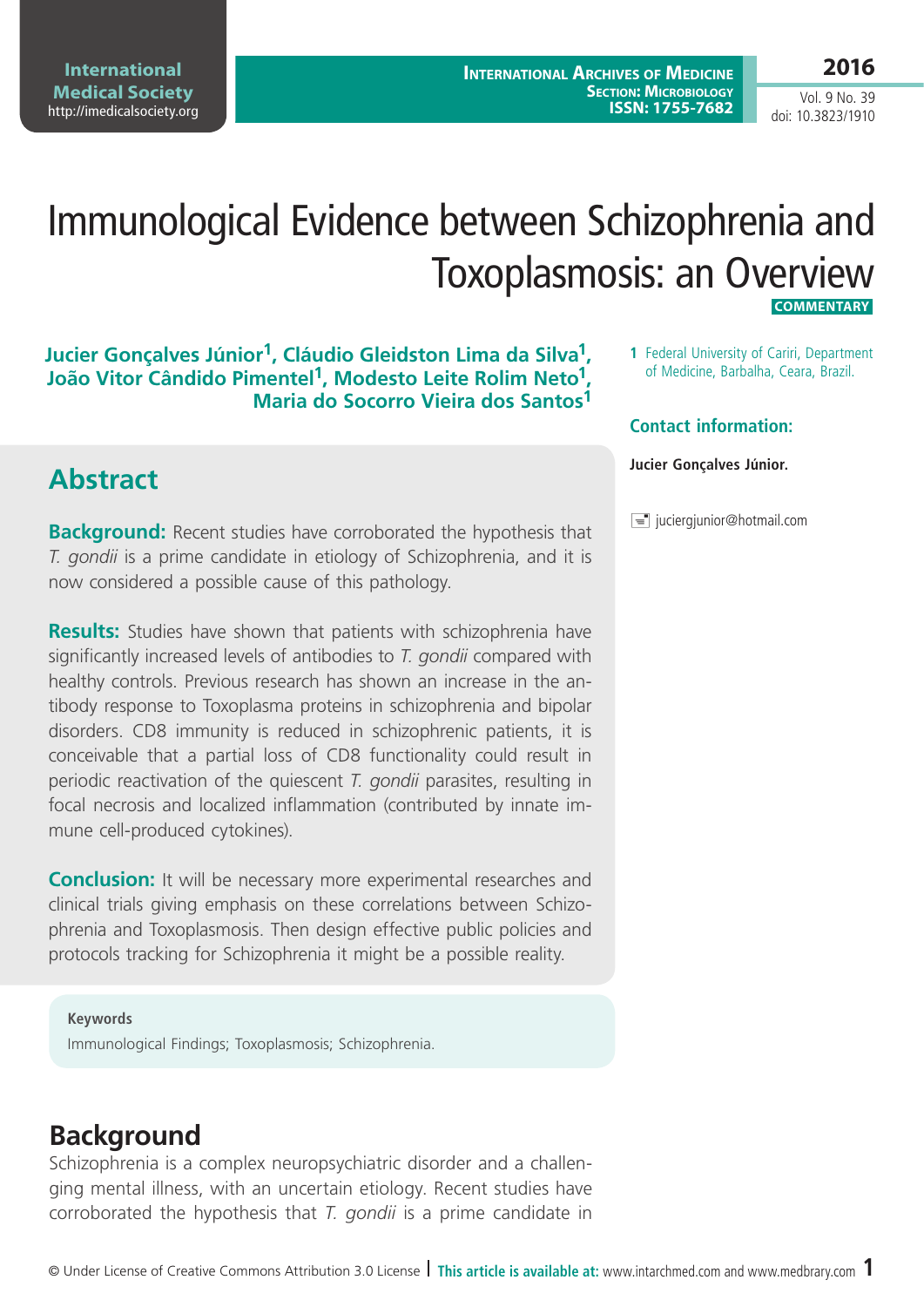**International Archives of Medicine SECTION: MICROBIOLOGY ISSN: 1755-7682**

**2016** Vol. 9 No. 39

doi: 10.3823/1910

etiology of Schizophrenia, and it is now considered a possible cause of this pathology. Transient symptoms of acute toxoplasmosis sometimes resemble the clinical picture of paranoid schizophrenia and studies have shown that patients with schizophrenia have significantly increased levels of antibodies to *T. gondii* compared with healthy controls.

### **Results**

Previous research has shown an increase in the antibody response to Toxoplasma proteins in schizophrenia and bipolar disorders [1]. A study performed on US soldiers found that the first occurrence of anti-Toxoplasma antibodies was detected in frozen blood samples collected from subjects that were later demilitarized because of their psychiatric disease 6 months and often even 2-3 years before the onset of the schizophrenia [2]. Experimental study demonstrated that Psychiatric patients have increased rates of toxoplasma antibodies, the differences between cases and controls being greatest in individuals who were assayed near the time of the onset of their symptoms [3]. Of the 192 individuals examined, patients with schizophrenia had significantly increased levels of serum IgG antibodies to *T. gondii* (57.1%) as compared to controls (29.2%) (p < 0.05). The OR for this association was 2.99 with 95% CI = 1.65−5.41 [4].

Emelia et al. [5] found, after an analysis of 288 serum samples from schizophrenic patients (n=144) and psychiatrically healthy volunteers (n=144), a significant result in the sero intensity rate of anti-*T. gondii* IgG antibody (> 60 IU/mL) in schizophrenic patients (61.1%) as compared to psychiatrically healthy volunteers (40.8%) ( $X^2 = 4.236$ ,  $p < 0.050$ ). Pedersen et al. [6] found a significant positive association between *T. gondii* IgG antibody level and schizophrenia spectrum disorders. For the authors the mothers with the highest IgG level had a relative risk of 1.73 (95% confidence interval [CI]=1.12–2.62) compared with mothers with the lowest IgG level. For schizophrenia, the relative risk was 1.68 (95%  $C = 0.77 - 3.46$ .

Studies of schizophrenic patients have revealed dampened CD8 T-cell immunity in such subjects [7]. Memory CD8 T cells are believed to persist life long, and reencounter with the pathogen can mediate protective responses in self-resolving infectious diseases. However, recent laboratory studies have reported progressive loss of CD8 T cell functionality (dysfunction in terms of proliferation, cytotoxicity, cytokine production, and survival) during chronic toxoplasmosis in certain strains of mice [8]. For Bhadra et al. [9] as CD8 immunity is reduced in schizophrenic patients, it is conceivable that a partial loss of CD8 functionality could result in periodic reactivation of the quiescent *T. gondii*  parasites, resulting in focal necrosis and localized inflammation (contributed by innate immune cellproduced cytokines). Such accrued damage of nervous system potentially over time could result in some of the various forms of mental impairment [9].

Besides, *T. gondii* can invade and multiply inside any nucleated cell type including epithelial cells and blood leukocytes. Studies in mice indicate that the dendritic cells as well as monocytes/macrophages function as systemic parasite transporters ("Trojan horses") during infection [10].

#### **Conclusions**

Therefore, although there were varied theoretical models that aim to explain the pathogenic mechanism of Toxoplasma infection in the brain, your correlation with Schizophrenia it´s difficult to establish. It will be necessary more experimental researches and clinical trials giving emphasis on these correlations. Then design effective public policies and protocols tracking for Schizophrenia it might be a possible reality.